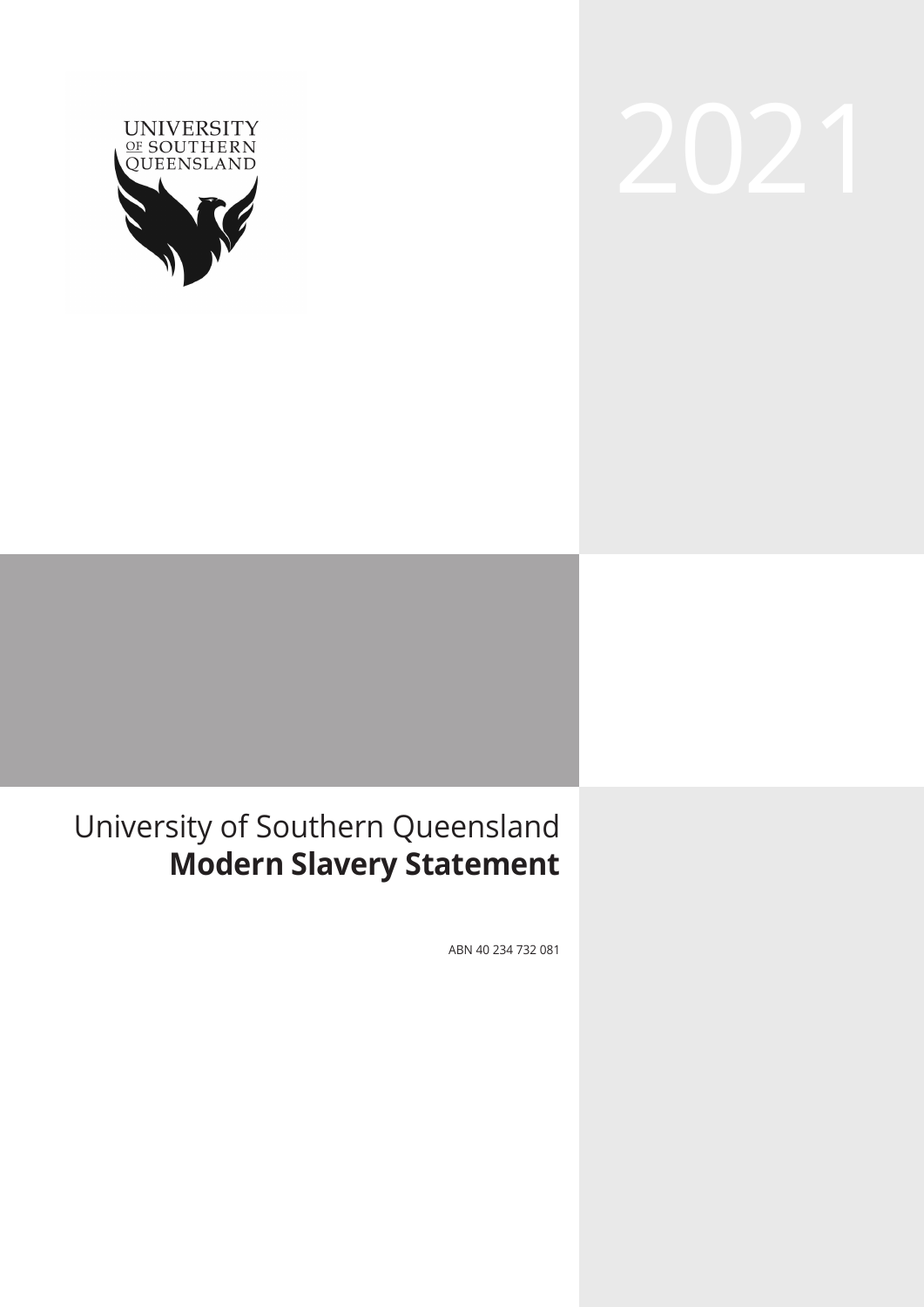## Message from the Vice-Chancellor

The University of Southern Queensland recognises that modern slavery is a global issue and is committed to taking a leading role in improving transparency and addressing the risks of modern slavery in our supply chain and operations.

At the University of Southern Queensland, we are united by our three values of Respect, Integrity and Excellence. We respect each other and value diversity of people, culture and ideas within our community; we act with transparency, consistency and fairness and apply the highest personal, professional and ethical standards; and we work together to excel in all that we do as a University community.

Through our actions, we live these values and it is against them that we hold ourselves and others accountable. This is why we are committed to operating responsibly and acknowledge our responsibility to better understand the complex global issue of forced labour and the exploitation of vulnerable workers.

In 2019, the University established a Modern Slavery Working Group to identify, address and mitigate the risks of modern slavery in our operations and throughout our supply chains. These steps are further outlined in this statement.

We are aware that these actions require ongoing monitoring and measurement and the University will continue to work with our employees, suppliers and industry partners to mitigate the risks of modern slavery.

There is no place for modern slavery in the Australian community or in the global supply chains of Australian goods and services and the University of Southern Queensland is committed to the long term change required to prevent it from continuing.

This statement was approved by the Council of the University of Southern Queensland on 9 May 2022.

**Professor Geraldine Mackenzie** Vice-Chancellor, University of Southern Queensland 9 May 2022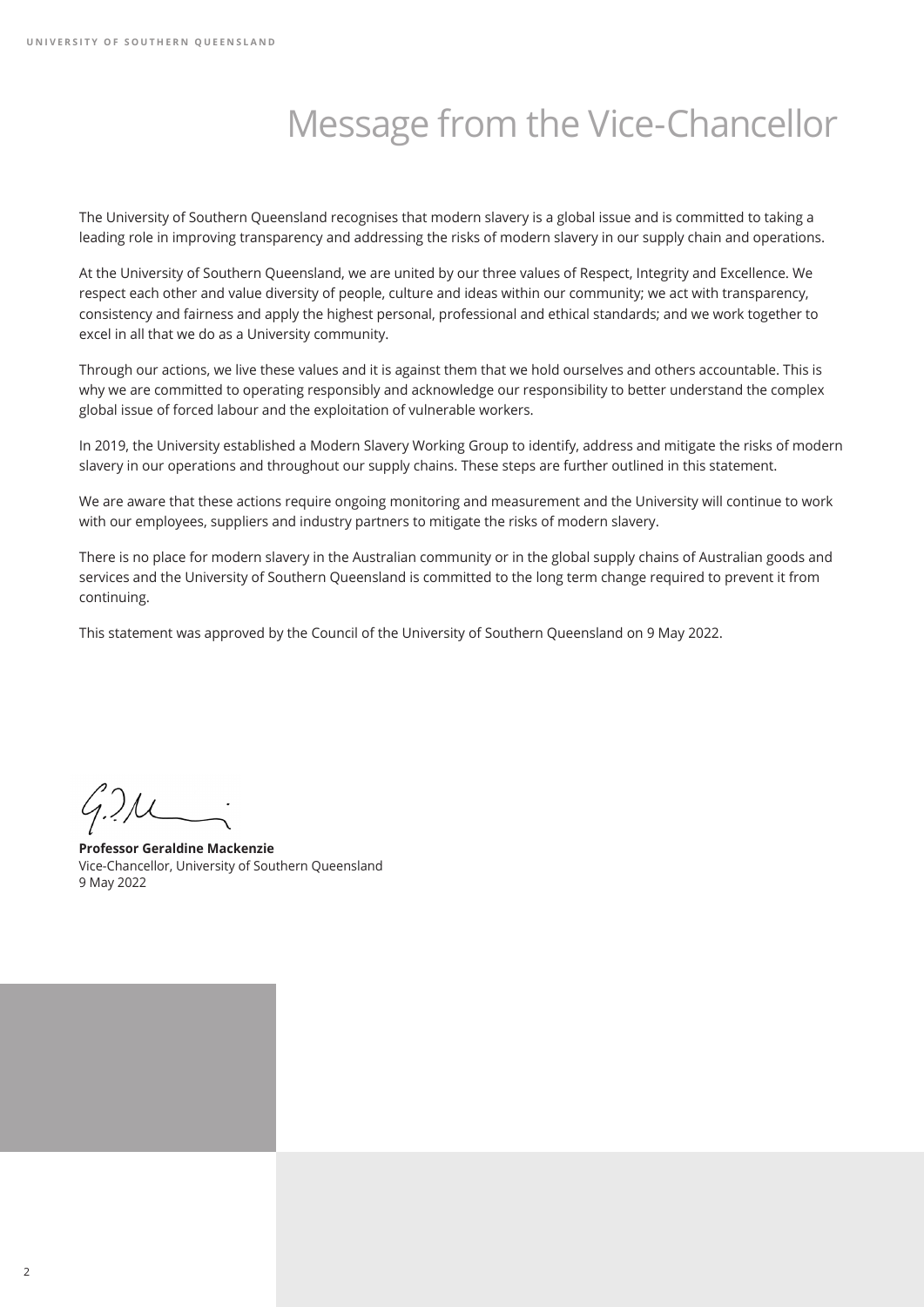#### **Contents**

| <b>Message from the Vice-Chancellor</b>              | $\overline{2}$ |
|------------------------------------------------------|----------------|
| <b>About the University</b>                          | 4              |
| <b>Supply chains</b>                                 | 5              |
| Modern slavery risks in operations and supply chains | 6              |
| Actions taken to assess and address risks            |                |
| <b>Future actions</b>                                | 9              |
| Assessing effectiveness of actions                   | 10             |
| Consultation                                         | 10             |
| Summary                                              | 10             |

#### **Modern slavery means conduct which would constitute:**

(c) trafficking in persons, as defined in Article 3 of the Protocol to Prevent, Suppress and Punish Trafficking in Persons, Especially Women and Children, supplementing the United Nations Convention against Transnational Organized Crime, done at New York on 15 November 2000 ([2005] ATS 27); or

(d) the worst forms of child labour, as defined in Article 3 of the ILO Convention (No. 182) concerning the June 1999 ([2007] ATS 38).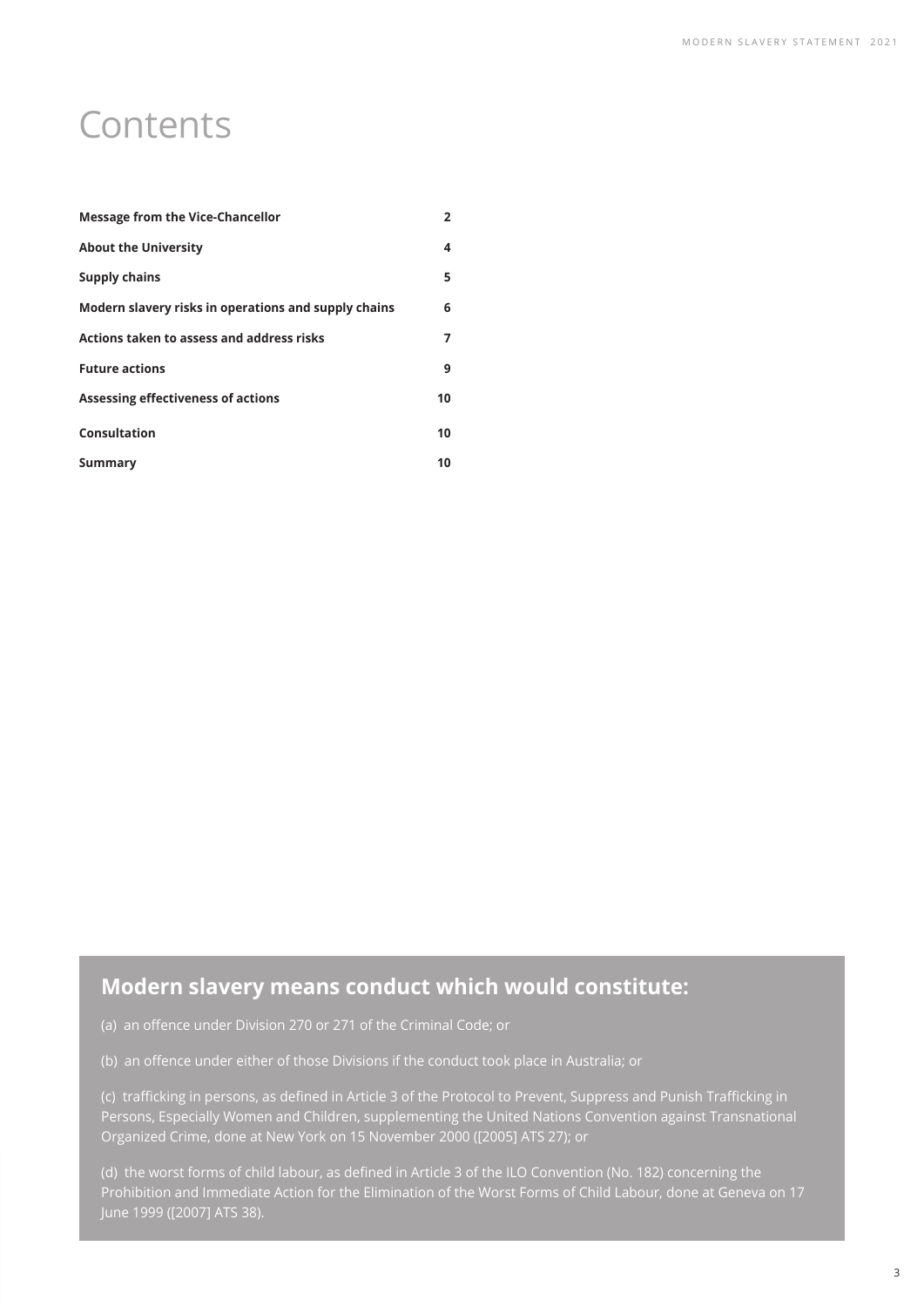## About the University

The University of Southern Queensland is a statutory body established under the *University of Southern Queensland Act 1998*. The University of Southern Queensland Act enables the University to deliver the following.

- Provide university standard education;
- Provide facilities for, and encourage, study and research;
- Encourage the advancement and development of knowledge, and its application to government, industry, commerce and the community;
- Provide courses of study or instruction to meet the needs of the community;
- Confer higher education awards;
- Disseminate knowledge and promote scholarship;
- Provide facilities and resources for the wellbeing of the University's employees, students and other persons undertaking courses at the University.

The University of Southern Queensland is headquartered at the Toowoomba campus; has two campuses west of Brisbane – Springfield and Ipswich – and operates the Queensland College of Wine Tourism (QCWT) located at Stanthorpe. The QCWT is a joint venture with the Queensland Government.

In addition to on-campus study, the University builds on over 50 years as a provider of higher education programs to students studying off-campus across Australia and overseas by enabling globally connected education, unconstrained by time and location. Some two-thirds of the University's students study fully online both within Australia and overseas.

The University provides products and services including the delivery of higher education, research activities, health and wellness programs, on-campus residential accommodation and a range of support services for employees and students.

The University of Southern Queensland is registered as a charity with the Australian Charities and Not-forprofits Commission. It employs 1589 full and part-time employees within Australia and two international employees based in the United Kingdom. These figures exclude casual workerrs.

The University undertakes a range of research activities and specialises in the flagship areas of Agriculture, Health, Space and Defence as well as regional development. University research is undertaken within a Research Code of Conduct which includes robust frameworks and procedures for the ethical management of animal and human research.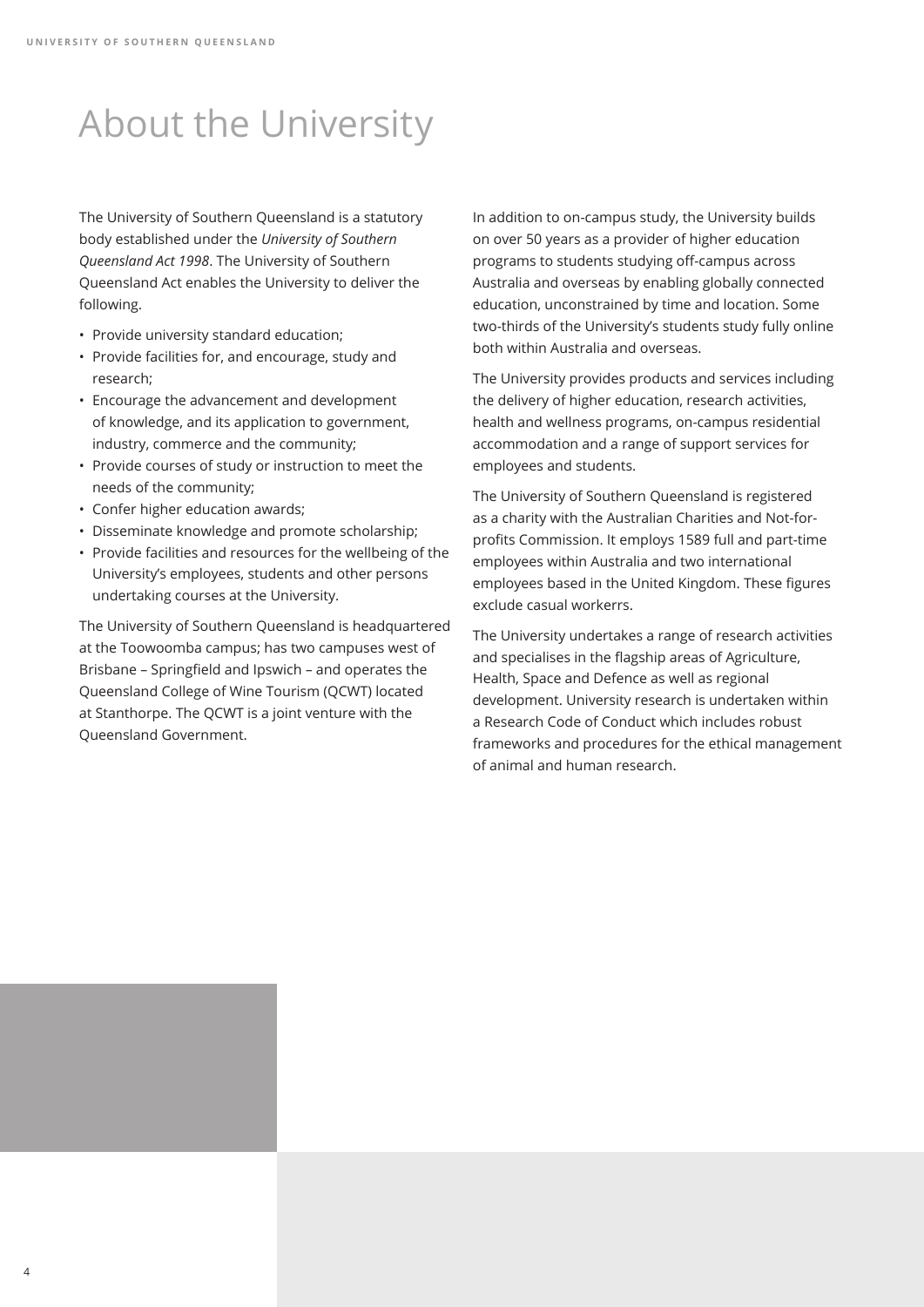# Supply chains

The University's supply chains are a mix of global and domestic suppliers and are generally sourced via a competitive procurement process.

Suppliers range from locally based small to medium enterprises to multinational organisations and where possible, the University leverages Queensland whole of government standing offer arrangements. For suppliers of high-volume products, or where a supplier has an identified risk in terms of product, service provision, or geographic risk for quality assurance standards, the University implements comprehensive contractual arrangements.

The University procurement strategy includes recognition of consolidated supply categories for the purposes of applying individual strategies where internal business practices dictate. Supply categories of goods and services can be grouped as:

- business services;
- property and facilities;
- research and teaching; and
- technology.

The University's procurement planning framework includes a Corporate Procurement Plan, with additional plans sitting beneath it. To support the University's supplier profiling activities, the University initiated a supplier questionnaire strategy with initial roll out to existing University established standing offer arrangements and panel suppliers and will continue integration as part of its standard business processes.

The University has invested in new systems for better transparency of process and collection of supply data and applies a systematic approach to all procurement practices including risk.

#### **Products**

Products purchased by the University range from daily consumables through to small and large assets and are sourced from the Darling Downs and South East Queensland region, nationally and overseas. A number of research related products are sourced from overseas where appropriate, and are generally specialised pieces of equipment which may require fabrication.

#### **Services**

Services procured by the University include but are not limited to various disciplines of professional services, maintenance services and employment contract hire.

#### **Products and services used by indirect suppliers in the entity's supply chains**

Products and/or services procured by indirect suppliers in the University supply chain are governed by head agreements which may require the supplier to comply with University procurement requirements as if they were a party to the head agreement.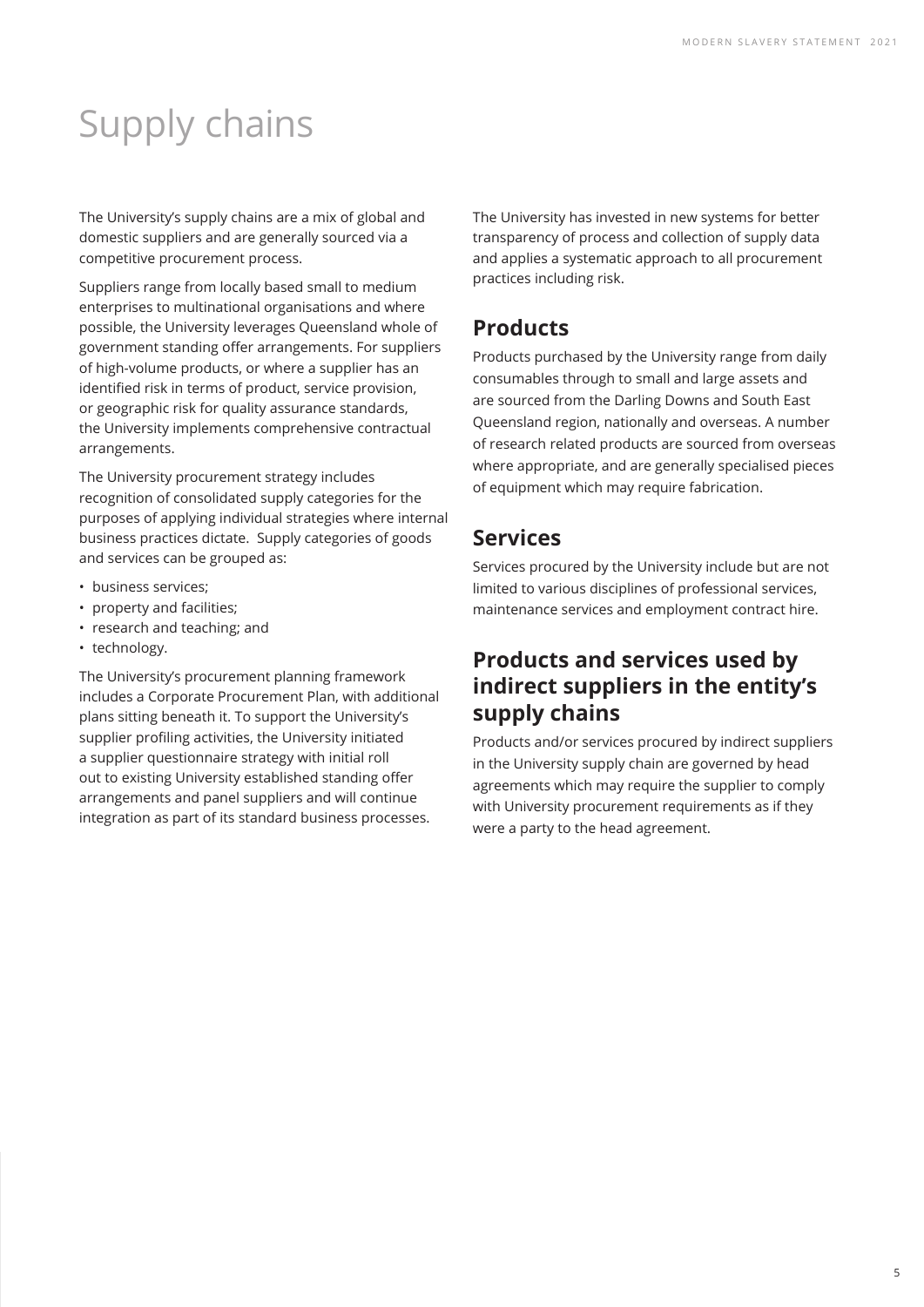## Modern slavery risks in operations and supply chains

The Univeristy assessed its modern slavery risks through consultation with internal stakeholders, combined with knowledge of high-risk products and services as documented by the Australian Border Force, Anti-Slavery Australia and the Global Slavery Index. The following table outlines key risks identified through the process.

|                                          | <b>Description of modern slavery risk</b>                                                                                                                                                                                                                                                                                                                                                                                                                                                                                                                                                                                                                       |
|------------------------------------------|-----------------------------------------------------------------------------------------------------------------------------------------------------------------------------------------------------------------------------------------------------------------------------------------------------------------------------------------------------------------------------------------------------------------------------------------------------------------------------------------------------------------------------------------------------------------------------------------------------------------------------------------------------------------|
| <b>Operations</b>                        | The University of Southern Queensland is a global organisation that primarily conducts business within<br>Australia and areas where modern slavery risk is considered low, however business dealings with<br>organisations and companies from around the world may expose the University to regions that have a<br>higher risk of modern slavery.                                                                                                                                                                                                                                                                                                               |
|                                          | The University has potential exposure to modern slavery through activities such as international teaching<br>and student recruitment, research and consulting as examples. The Unviersity has a comprehensive policy<br>library to provide standing operating protocols and reduce risks in its operations. The library includes, but<br>is not limited to: the Code of Conduct; Recruitment, Selection and Appointment Policy; Procurement Policy;<br>Work Health and Safety Policy; Risk Management Policy and Procedure; and the Contractor Management<br>Procedure.                                                                                         |
|                                          | Research activities are widespread and varied across numerous sectors, however high risk industries such<br>as agriculture, are a key focus for the University. Visibility and management of all research activities are<br>reliant on strict adherence to University policies, research ethics, Australian and international customs,<br>laws and directives, contractual obligations as well as the research objectives. Risks may be additionally<br>mitigated through licensing, training, supervision and ongoing contract management.                                                                                                                     |
| <b>Supply chain</b>                      | Lack of supply chain visibility is a key risk for the University, as are the following activities within the supply<br>chain.                                                                                                                                                                                                                                                                                                                                                                                                                                                                                                                                   |
|                                          | Cleaning<br>Cleaning is considered a high-risk industry due to the vulnerability of many workers in this occupation.<br>They frequently belong to at-risk groups such as women and girls, migrants and refugees and have low<br>visibility, or barriers accessing legal protection. Although cleaning activities at the University are managed<br>through contractual arrangements and follow the University's standard procurement process, the University<br>recognises this remains a high-risk area.                                                                                                                                                        |
|                                          | Construction<br>Construction industry risks exist through the procurement of high-risk products such bricks, carpet and<br>timber. The University's construction risks are mitigated through mandatory assessment criteria which<br>require successful service providers to attain Quality Assurance to AS9001 Standard for major capital<br>projects.                                                                                                                                                                                                                                                                                                          |
|                                          | <b>Garment and textiles</b><br>The University procures a range of garments and textiles including, but not limited to, employee uniforms,<br>student uniforms, personal protective equipment and laboratory garments. Due to the prevalence of cotton<br>in many garments and textiles, this is a risk for the University.                                                                                                                                                                                                                                                                                                                                      |
|                                          | <b>Technology</b><br>The University has a moderate spend in technology goods and services. Given its reliance on technology<br>and the geographic and other associated risks with technology, this is an area of the University's supply<br>chain which requires further investigation.                                                                                                                                                                                                                                                                                                                                                                         |
| <b>Operations</b><br>and supply<br>chain | Working in a competitive global market has highlighted potential modern slavery risks related to off-<br>shore business arrangements for the provision of goods or services from other countries. The University<br>has arrangements with educational partners, suppliers, recruitment agents, marketing and promotional<br>suppliers and general goods and services providers, all of whom provide services for conducting<br>successful international operations in education. The University has a dedicated International portfolio<br>which is responsibile for the engagement and management of the University's overseas education service<br>providers. |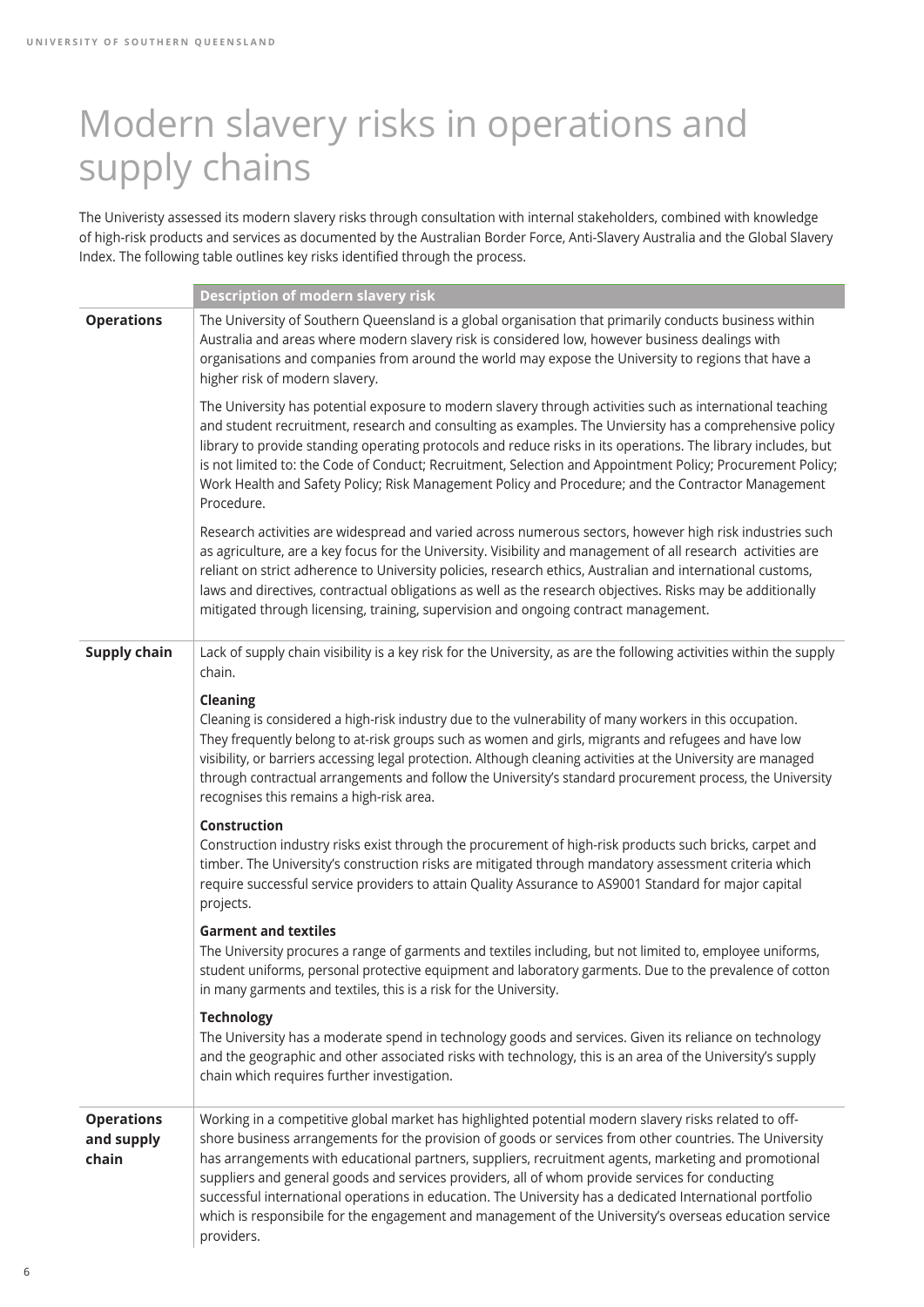## Actions taken to assess and address risks

The following actions were taken to mitigate modern slavery risks within the University's operations and supply chain.

|                     | <b>Actions taken</b>                                                                                                                                                                                                                                                                                                                                                                                                                                                                                                                                                                                                                                                                |
|---------------------|-------------------------------------------------------------------------------------------------------------------------------------------------------------------------------------------------------------------------------------------------------------------------------------------------------------------------------------------------------------------------------------------------------------------------------------------------------------------------------------------------------------------------------------------------------------------------------------------------------------------------------------------------------------------------------------|
| <b>Operations</b>   | <b>MSWG membership</b><br>Membership to the Modern Slavery Working Group was formally identified within the relevant employees'<br>position descriptions.                                                                                                                                                                                                                                                                                                                                                                                                                                                                                                                           |
|                     | <b>Risk workshops</b><br>The Modern Slavery Working Group continued to liaise with key University stakeholders in 2021 and<br>facilitated several risk identification workshops. These included meetings with Assurance Services<br>(comprising the functions of risk, compliance and internal audit), Facilities Management (comprising the<br>functions of construction, cleaning, safety and security), International (comprising the functions of off-<br>shore partner/agency agreements and student recruitment activities), and the Queensland College of Wine<br>Tourism (QCWT) (comprising the functions of wine making, learning and teaching, and hospitality).          |
|                     | Stakeholder engagement<br>Further engagement was undertaken through various internal stakeholders and committees including: the<br>Senior Leadership Group, Enterprise Services Division Executive, Vice-Chancellor's Executive, Audit and Risk<br>Committee, and University Council; associated entities including the USQ Student Guild (providing advocacy<br>support services to current and prospective students); and externally through suppliers and professional<br>bodies.                                                                                                                                                                                                |
|                     | <b>Good practice trends</b><br>Good practice trends recommended by the Australian Border Force and Anti-Slavery Australia were<br>incorporated into the modern slavery statement to ensure the University has a comprehensive<br>understanding of its risks and is well positioned to minimise exposures.                                                                                                                                                                                                                                                                                                                                                                           |
| <b>Supply chain</b> | Sector networking and collaboration<br>The University's ongoing membership with the Australian Universities Procurement Network (AUPN) has<br>enabled the University to adopt a coordinated approach to gathering and analysing procurement data<br>through a dashboard, assessing risks, developing training materials, supplier questionnaires and various<br>other resources. This was complemented by the University's engagement of an external consultant to<br>provide modern slavery analytics, converting Univeristy spend data to an output categorised according to<br>AUPN taxonomy (a hierarchy of spend categories), enabling upload to the AUPN Modern Slavery Tool. |
|                     | <b>Supplier questionnaires</b><br>A supplier questionnaire was developed and issued to standing offer arrangement providers. The<br>University also completed several third party questionnaires regarding its own modern slavery risks and<br>actions taken to address these risks. Data captured through the supplier questionnaire was incorporated<br>into the University's Contract Management System, enabling enhanced supplier segmentation.                                                                                                                                                                                                                                |
|                     | Modern slavery clauses were also incorporated into construction contracts and tender evaluation criteria<br>and were reviewed by the University's legal advisers prior to implementation.                                                                                                                                                                                                                                                                                                                                                                                                                                                                                           |
|                     | Procurement<br>Modern slavery prevention considerations were embedded into the Procurement Guideline and other<br>procurement documentation, including the use of Queensland Government templates.                                                                                                                                                                                                                                                                                                                                                                                                                                                                                  |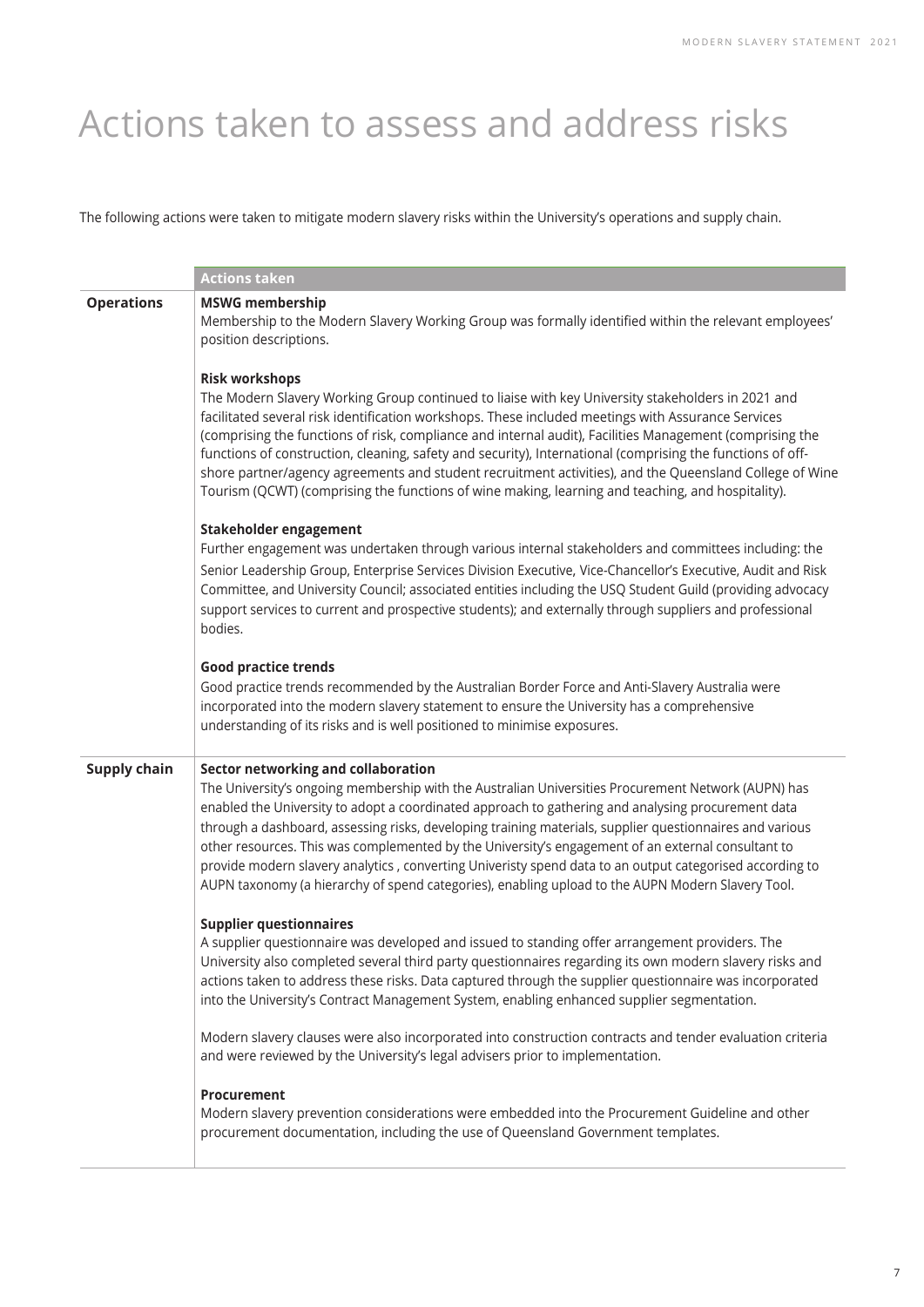### Actions taken to assess and address risks *Cont.*

|                                          | <b>Actions taken</b>                                                                                                                                                                                                                                                                                                                                                                                                                                                                                                                                          |
|------------------------------------------|---------------------------------------------------------------------------------------------------------------------------------------------------------------------------------------------------------------------------------------------------------------------------------------------------------------------------------------------------------------------------------------------------------------------------------------------------------------------------------------------------------------------------------------------------------------|
| <b>Operations</b><br>and supply<br>chain | <b>Roadmap and Action Plan</b><br>The University commenced drafting a Modern Slavery Prevention Roadmap and Action Plan. These<br>instruments will continue to be reviewed and enhanced over time.                                                                                                                                                                                                                                                                                                                                                            |
|                                          | <b>Partner and Agency agreements</b><br>The University's Partner and Agency agreements are subject to strict selection criteria and undergo an<br>annual review process. Athough not specific to modern slavery, the task includes review of the third party's<br>ethical performance and complaints management frameworks among other operational processes.                                                                                                                                                                                                 |
|                                          | <b>Training and education</b><br>Targeted information regarding human and work rights is communicated to students and front line<br>responders through various methods including student recruitment/agencies, orientation (O-week)<br>activities, and student onboarding.                                                                                                                                                                                                                                                                                    |
|                                          | Key University stakeholders within priority groups completed the Anti-Slavery Australia training module A<br>Practical Guide to the Modern Slavery Act. Participants included members of the Governance Office, Tender<br>Evaluation / Tender Review committee, Legal Services, Assurance Services, Facilities Management, Finance<br>and Business Solutions, Planning and Performance Support Services, Research and Innovation, and the<br>People Portfolio. Supplementary modern slavery training is available to all University employees and<br>students |
|                                          | Webpage<br>The Modern Slavery webpage, comprising communications, complaints management and reporting<br>responsibilities, supplier and partner information and links to additional resources has been regularly<br>reviewed to ensure University suppliers have access to the latest information and resources.                                                                                                                                                                                                                                              |

#### **Actions taken as a result of COVID-19**

The University took the following approach to ensure continued progress on addressing modern slavery risks.

- During peak outbreaks, the Vice-Chancellor's Executive and University Pandemic Preparedness Working Group met daily to monitor and control business continuity requirements.
- A review of critical supply requirements was initiated to identify potential impacts to the University's operations.
- Upfront payment of suppliers was continued in 2021, reducing the timeframe for payment processing.
- Refunds were issued where events were unable to proceed due to current restrictions or government advice.
- Training sessions and stakeholder meetings were facilitated online wherever possible to limit exposure and enable continued progress despite travel restrictions brought about by the pandemic.

#### **Continuous Improvement Approach**

Modern slavery risks require ongoing monitoring and measurement. Continuous improvement activities will be based on actions identified through risk assessment reviews, supplier relationships, and in partnership with Government agencies and other third-party organisations.

#### **Remediation Process**

The remediation process commences through the organisational Complaints Management Framework. Complaints can be made to specific officers or anonymously. The Director (Integrity & Professional Conduct) coordinates the University's response.

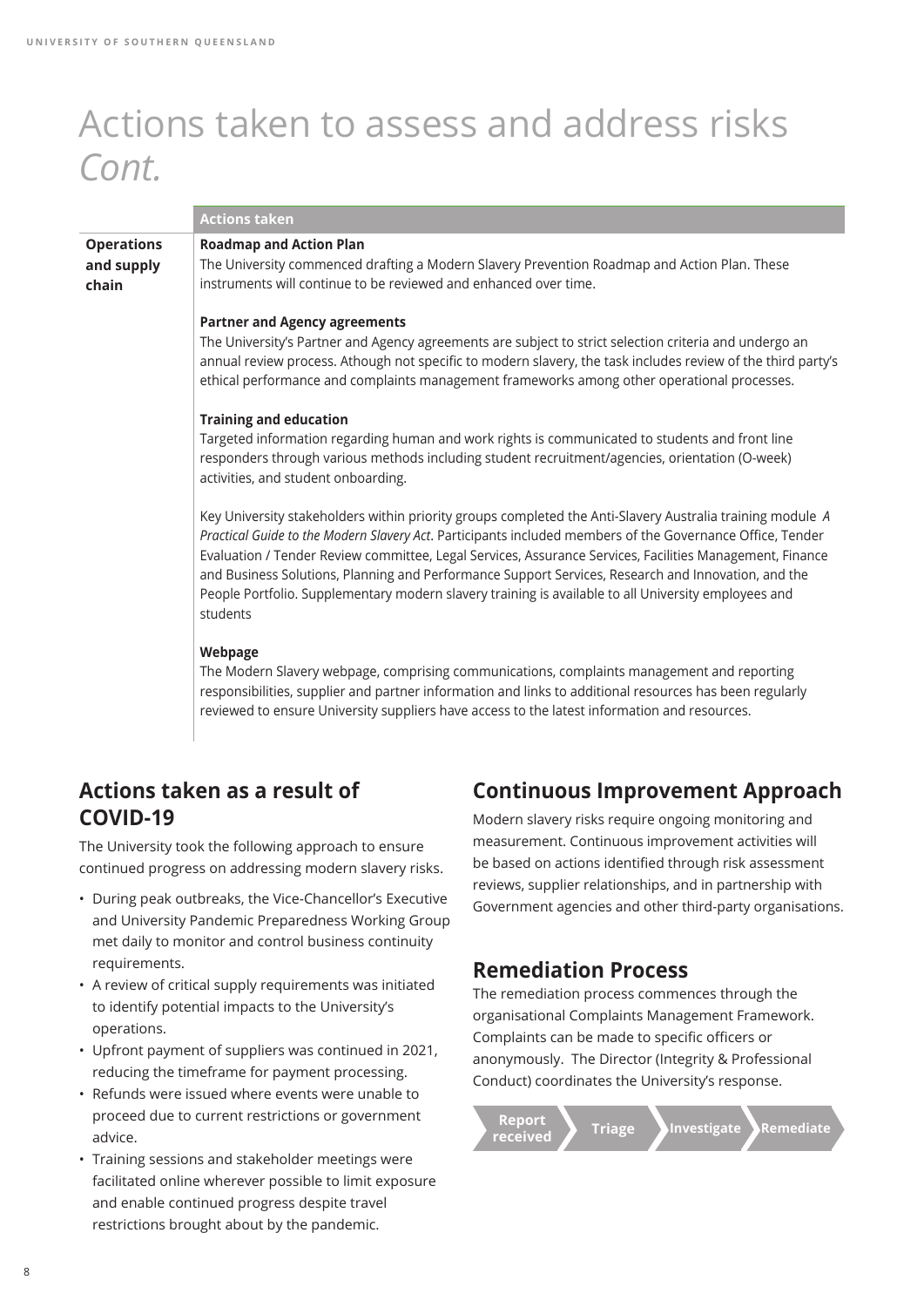#### **Due Diligence**

To strengthen the due diligence process, the University undertook the following key actions to identify and assess risks.

- Through risk workshops and other engagement activities, additional risks and controls were identified, as were several key stakeholders.
- Supplier segmentation activities continued to ensure greater understanding of suppliers in each category.
- Data captured through the supplier questionnaire was incorporated into the University Contract Management System.
- Sector related risks identified through the previous reporting period were discussed with key stakeholders to consider suitable controls to eliminate exposure.
- The University risk assessment tool was revised, including incorporation of additional risks and actions identified to control possible outcomes.

## Future actions

The following modern slavery prevention activities will be embeded within the University with support from the Modern Slavery Working Group.

|                     | <b>Future actions</b>                                                                                                                                                                                                                                 |
|---------------------|-------------------------------------------------------------------------------------------------------------------------------------------------------------------------------------------------------------------------------------------------------|
| <b>Operations</b>   | Further identify risks and rank according to significance, defining both short and long-term actions.<br>$\bullet$                                                                                                                                    |
|                     | Further develop the complaints management process and procedure.<br>$\bullet$                                                                                                                                                                         |
|                     | Incorporate modern slavery considerations into University policies and procedures where<br>$\bullet$<br>appropriate.                                                                                                                                  |
|                     | Facilitate further modern slavery training for University employees.<br>$\bullet$                                                                                                                                                                     |
|                     | Ensure audit findings pertaining to modern slavery risks are shared with the Modern Slavery Working<br>$\bullet$<br>Group.                                                                                                                            |
|                     | Review procurement training competencies against position requirements and incorporate modern<br>$\bullet$<br>slavery content where possible.                                                                                                         |
| <b>Supply chain</b> | Review Queensland Government Ethical Supplier list/resources against University of Southern<br>$\bullet$<br>Queensland suppliers, existing procurement and contractual arrangements, and resources.                                                   |
|                     | Incorporate industry specific framework affiliation requirements into procurement activities e.g. the<br>$\bullet$<br><b>Cleaning Accountability Framework</b>                                                                                        |
| <b>Operations</b>   | Further develop the Modern Slavery Prevention Roadmap and Action Plan.<br>$\bullet$                                                                                                                                                                   |
| and supply<br>chain | Implement additional performance metrics for both the University and its suppliers to measure/<br>$\bullet$<br>mitigate modern slavery risks.                                                                                                         |
|                     | Develop additional resources for both employees and suppliers such as pre-contract guidance<br>$\bullet$<br>documents, reporting requirements for actual and suspected instances of modern slavery, advocacy<br>support tools and supplier templates. |
|                     | Increase monitoring and evaluation activities.<br>$\bullet$                                                                                                                                                                                           |
|                     | Strategically review pre-existing longer-term contracts for compliance and consider changes where<br>$\bullet$<br>required.                                                                                                                           |
|                     | Undertake further assessment activities to address high-risk services.<br>$\bullet$                                                                                                                                                                   |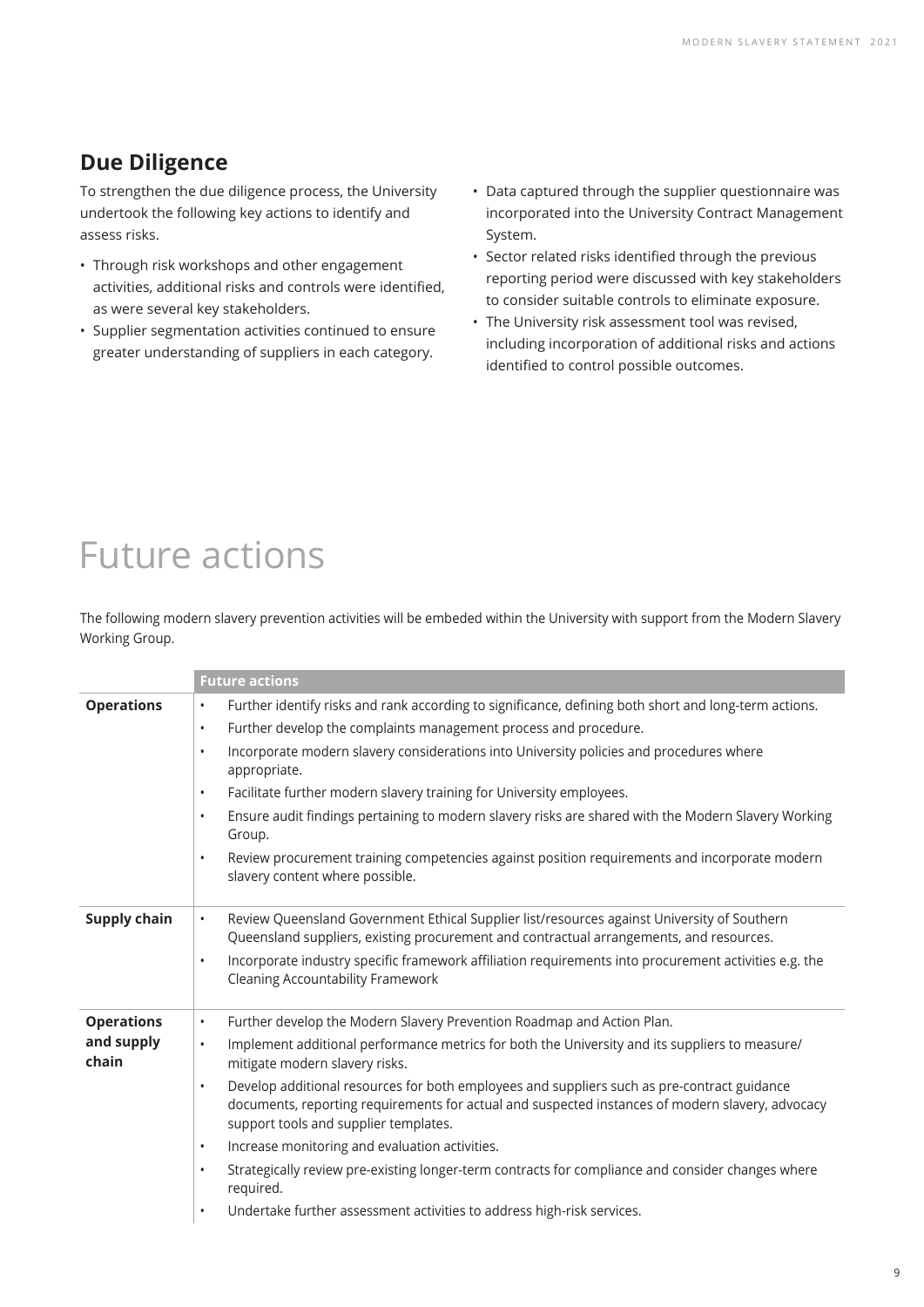## Assessing effectiveness of actions

Modern slavery controls continue to be assessed and appropriate actions are identified for mitigating residual risks. The effectiveness of these actions is measured through analysis of operational and supply chain data including: risks assessments and regular reporting; performance metrics; ongoing engagement and review of suppliers, internal audits; and independent external reviews.

Ongoing participation in sector and government groups and multi-stakeholder initiatives will enable benchmarking and information sharing to ensure the University's actions are effective.

Through stakeholder workshops and targeted training, the University intends to increase awareness of modern slavery risks in its operations and supply chains. These stakeholder workshops have provided valuable insight into University activities and have validated the effectivess of actions taken to strengthen its approach.

## Consultation

The Modern Slavery Working Group, composed of representatives from Finance and Business Solutions (incorporating Business Services, Procurement and Contracts), and with assistance from Assurance Services, Communications and Engagement, Integrity and Professional Conduct, Legal Services, the People Portfolio, the University Secretary and the Chief Financial Officer, undertook extensive consultation with key stakeholders and external agencies to identify the University's inherent risks, its scope of operations and supply chains to report on current practices and future priorities for mitigating modern slavery risk.

Following the previous reporting period, additional focus was applied to stakeholder awareness to ensure adequate consultation and communication with suppliers, external agencies and University employees. Internal stakeholders were engaged through training workshops and various committees to highlight the prevalence of modern slavery and identify opportunities for eliminating exposures.

The following stakeholders were consulted during the 2021 reporting period.

- The Senior Leadership Group;
- Enterprise Services Division Executive;
- Vice-Chancellor's Executive;
- Audit and Risk Committee; and
- University Council.

Consultation with University stakeholders will be ongoing as identified actions are implemented.

## Summary

The University acknowledges it is still maturing its processes for identifying and eliminating modern slavery risk and continues to make progress within its operations and supply chains. The University is committed to future improvement and will continue to work with its employees, suppliers, and industry partners to ensure it continues its ongoing commitment to eliminating modern slavery.